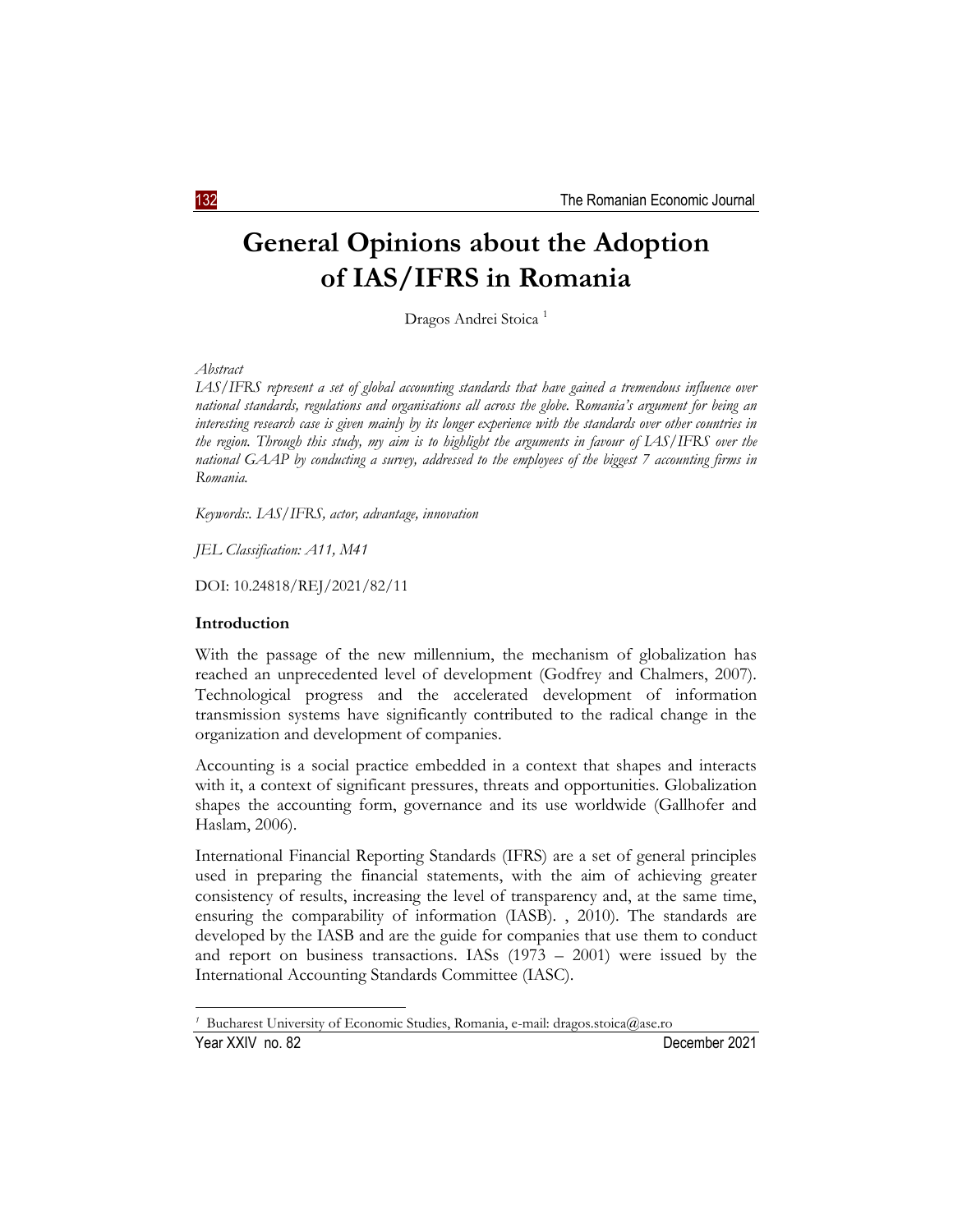The scope at the international level is to create a unitary set of reporting standards that can offer comparability, transparency and reliability not just inside the borders of a country, but at a global level. Thus, the mission of IAS/IFRS is quite clear: reduce the differences between national GAAP and IAS/IFRS. Since their introduction there are more than 100 countries that have adopted or pledged to adopt to IAS/IFRS.

The main objective of the standards is to provide useful information to investors, creditors and other stakeholders, in order to implement the best decisions (regarding the allocation of resources).

# **Review of the scientific literature**

This study will be conducted from the perspective of a network of actors regarding the implementation of IFRS in Romania. Thus, we can assume that the action, in this case, translates to mediation, binding or modelling of organizational practices.

The actor network theory (ANT) is a constructivist approach in that it avoids essentialist explanations (the view that objects have a set of attributes necessary for their identity (Cartwright, 1968) of innovations (e.g., ANT explains a theory by understanding combinations). and the interactions of the elements that make it successful, rather than claiming what is true and what is false.) At the same time, it is not a cohesive theory in itself (Carroll et al., 2012). a strategy that helps people to be more sensitive to unexplored terms and hypotheses (Law, 1992) The material-semiotic approach is one of the main distinguishing points that separates ANT from other theories and sociological networks (Carroll, 2014).

Romania is a developing country and there is a strong accord that it faces various problems in applying IFRS (Feleaga and Feleaga, 2016). After the fall of the communist regime, the social and financial systems went through a series of changes. As a direct result, the accounting profession has experienced significant modifications (the regulatory system, the supervisory system, the reporting system etc.).Thus, the orientation of Romanian accounting towards international standards began in the late 1990s, due to several factors. The Romanian system has made major efforts to adapt to these new regulations given the very distinct cultural, economic, financial, social and business environment. An issue arose due to the close connection of standards with the Anglo-Saxon thinking environment. This situation has created difficulties for the Romanian accounting profession (practitioners, trainers, auditors, CFOs) in understanding and correctly applying international standards.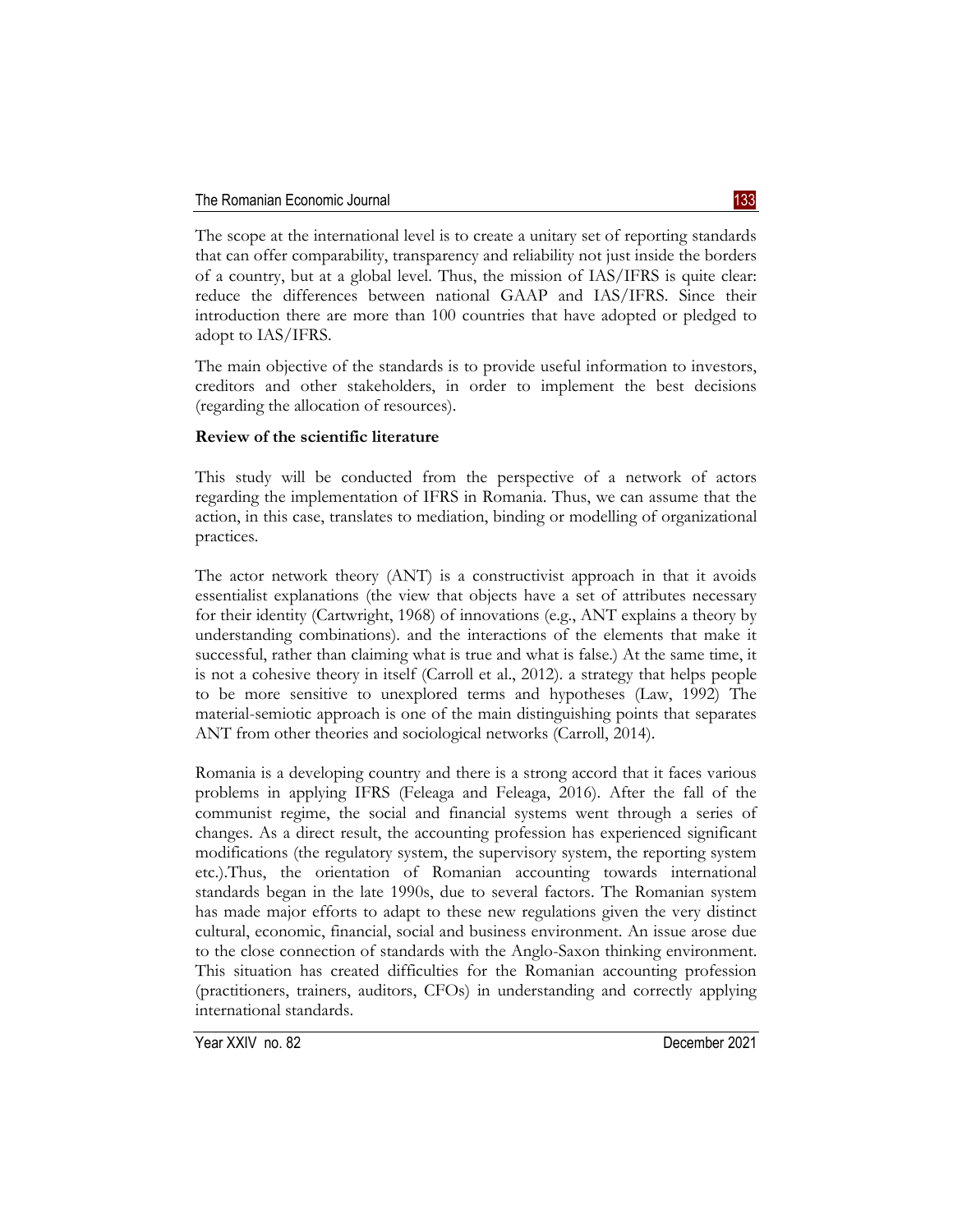Another chapter of the continuous process of implementing and fully adopting IAS/IFRS has started in 2012, when the financial reporting of listed entities on a regulated market had to be done in accordance with the Standards (Albu et al., 2011; Albu et al. ., 2020). One of the qualities of this change was to better promote transparency and the comparability of the financial statements, helping the main actors (investors, creditors, the state etc.) to have a higher degree of confidence in the presented information (Ionașcu et al., 2014; Albu et al., 2011; Feleagă and Feleagă, 2016; Albu et al., 2020).

Through these changes, the Romanian accounting profession has gradually become familiar with the concepts of IFRS. However, moving to international standards has not been easy. Several actors, such as representatives of international organizations, parent companies, the state and professionals, have played a significant role in embracing IFRS (Albu and Albu, 2012; Albu et al., 2011; Albu et al., 2020).

Many authors (Ionașcu et al., 2014; Albu et al., 2011; Feleagă and Feleagă, 2016; Albu et al., 2020) find that the degree of compliance is relatively low in our country, even though there are noteworthy differences between companies.

# **Research methodology**

In order to answer the research question, what are the advantages of the adoption of international IAS / IFRS standards in Romania? I have prepared and disseminated a questionnaire among the 7 most important companies in the field of accounting and auditing, among those that take care of their activity in Romania. The questionnaire was disseminated to the employees of the accounting, auditing and financial departments within these entities, between December 2019 and January 2020. The response rate was considered relevant (Nazari et al., 2011). The query was sent to the actors via e-mail.

The structure of the questionnaire was twofold: Section 1 - Demographic data of the respondents; Section 2 - Opinions on the adoption and implementation of IAS / IFRS in Romania. The questions evaluated the interviewees responses using the Likert scale (where 1 - not at all - 5 - to a large extent). The interviewed actors had to respond to 32 statements proposed by the author, out of which 10 will be analysed in this paper.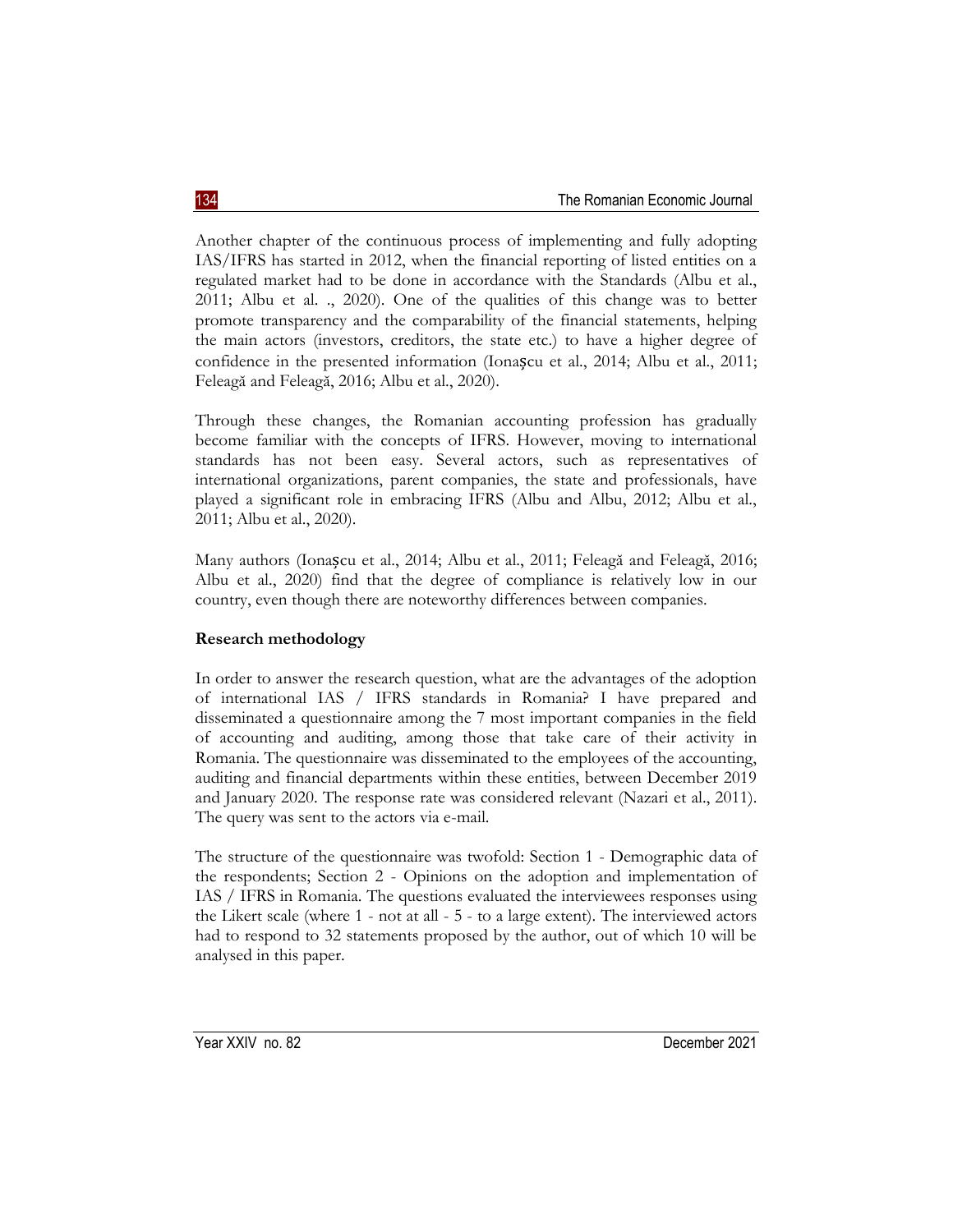## **Results and discussion**

The demographic results of the study indicates that almost 70% of the 111 respondents are female, which confirms the usual trend of the high number of female representatives in the field of accounting and economics. Another important aspect that we can observe is the age of the respondents. Thus, over 88% of them are between 22 and 35 years old, the next category in terms of size being that of respondents over the age of 35 (9.01%). Regarding the level of studies of the participants in this study, it can be seen that the majority (66.67%) graduated the master's degree, 19.82% graduated only undergraduate studies, and 13.51% have a doctorate in the field.

The research aimed to create a more complex picture not only on the aspects regarding the implementation and adoption of IFRS in Romania, but also on the information regarding the respondents. Thus, we know that there is a balanced distribution of the workplace of respondents (28.83% - work in companies within the BIG4 group; 32.43% - work in companies with domestic capital; 36.94% work in subsidiaries of multinational companies). Regarding the work experience of the respondents, it is observed that the majority (50.45%) have an experience between 1 and 3 years, 27.03% have an experience of up to one year, and the rest have an experience of over 3 years.

Another important aspect that had to be questioned in the study was the level of familiarity of the respondents with the IAS / IFRS Standards. To evaluate the answers we chose to use the Likert scale (1-5, where 1 - not at all and 5 - largely). Only 6.31% answered that they have a level marked with 2 on the Likert scale, which gives a very high credibility and relevance of the answers in this study.

| Items                                                   | Average | Median | Standard<br>deviation |
|---------------------------------------------------------|---------|--------|-----------------------|
| The implementation of IFRS in Romania was done in a     | 3.68    |        | 0.92                  |
| manner comparable to the same process in other European |         |        |                       |
| Union countries                                         |         |        |                       |
| $\mathcal{C}$ and $\mathcal{C}$                         |         |        |                       |

**Table 1.** General opinions for IAS/IFRS

*Source: Author's own projection*

Respondents' agreement on the statement "the implementation of IFRS in Romania was done in a manner comparable to the same process in other European Union countries" is slightly above average, and in the answers given to the questions below we will highlight the issues that generate differences between the implementation of IAS / IFRS in Romania compared to other countries.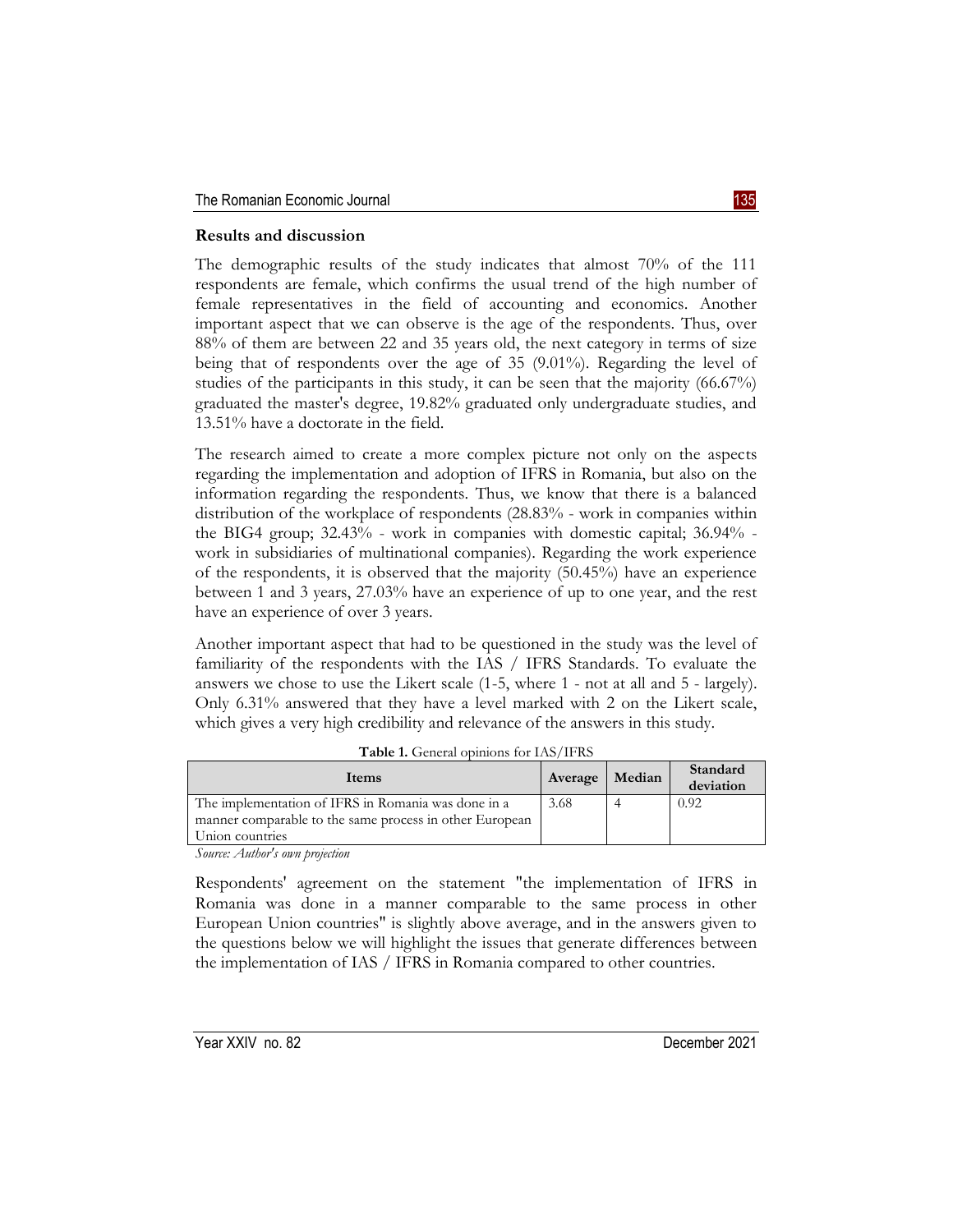*H1. The reliability of the information presented in the financial statements prepared in accordance with IAS / IFRS may be influenced by the A1-A4 advantage factors presented in Table 2.11. Presentation of advantage factors.*

| <b>Twore <math>\Xi</math>.</b> Country of the authorities ractions |                                                                                                                                                                                                                                        |  |
|--------------------------------------------------------------------|----------------------------------------------------------------------------------------------------------------------------------------------------------------------------------------------------------------------------------------|--|
| Abbreviation                                                       | <b>Description of indicators</b>                                                                                                                                                                                                       |  |
| $F_A1$                                                             | Advantage - IFRSs provide market users with more transparency                                                                                                                                                                          |  |
| $F_A2$                                                             | Advantage factor - IFRS contributes to the efficiency of the Romanian capital<br>market                                                                                                                                                |  |
| $F_A3$                                                             | Advantage factor - IFRS contributes to the increase in demand for shares from<br>foreign investors                                                                                                                                     |  |
| $F_A4$                                                             | Advantage - IFRS limits managers' ability to manipulate financial statements and<br>mislead investors                                                                                                                                  |  |
| $F_A5$                                                             | Advantage factor - IFRS provides users with more reliable information on the<br>market                                                                                                                                                 |  |
| F A6                                                               | Advantage - IFRS provides companies with more reliable information (compared<br>to national standards)                                                                                                                                 |  |
| $F_A7$                                                             | Advantage factor - IFRS provides companies with information closer to the<br>economic reality compared to national standards that can encourage companies to<br>prepare financial statements with the main objective of the tax result |  |
| $F_A8$                                                             | Advantage - IFRS facilitates a higher level of comparability between firms and<br>their competitors and therefore can better assess their market position                                                                              |  |

**Table 2.** Coding of the advantage factors

*Source: Author's own projection*

Starting from the H1 hypothesis regarding the testing of the level of influence of the advantage factors - IFRS provides users with information on the market with a higher level of transparency, IFRS contributes to streamlining the Romanian capital market, IFRS contributes to increasing the demand for shares from foreign investors, IFRS limits the ability of managers to manipulate financial statements and mislead investors - on the reliability of accounting information obtained by applying the Standards we get the following results.

Using an  $\alpha = 0.05$ , we have a degree of significance  $F \leq \alpha$ . This confirms the proposed model. At the same time, the multiple correlation coefficient (0.82) shows a strong link between the dependent variable Y (IFRS provides users with more reliable information) and the independent variables stated in the previous paragraph. Another argument in support of the proposed model is the coefficient of determination  $R2(67%)$ , which shows that the variation of the independent variables (x) largely explains the variation of the dependent variable (Y).

Year XXIV no. 82 December 2021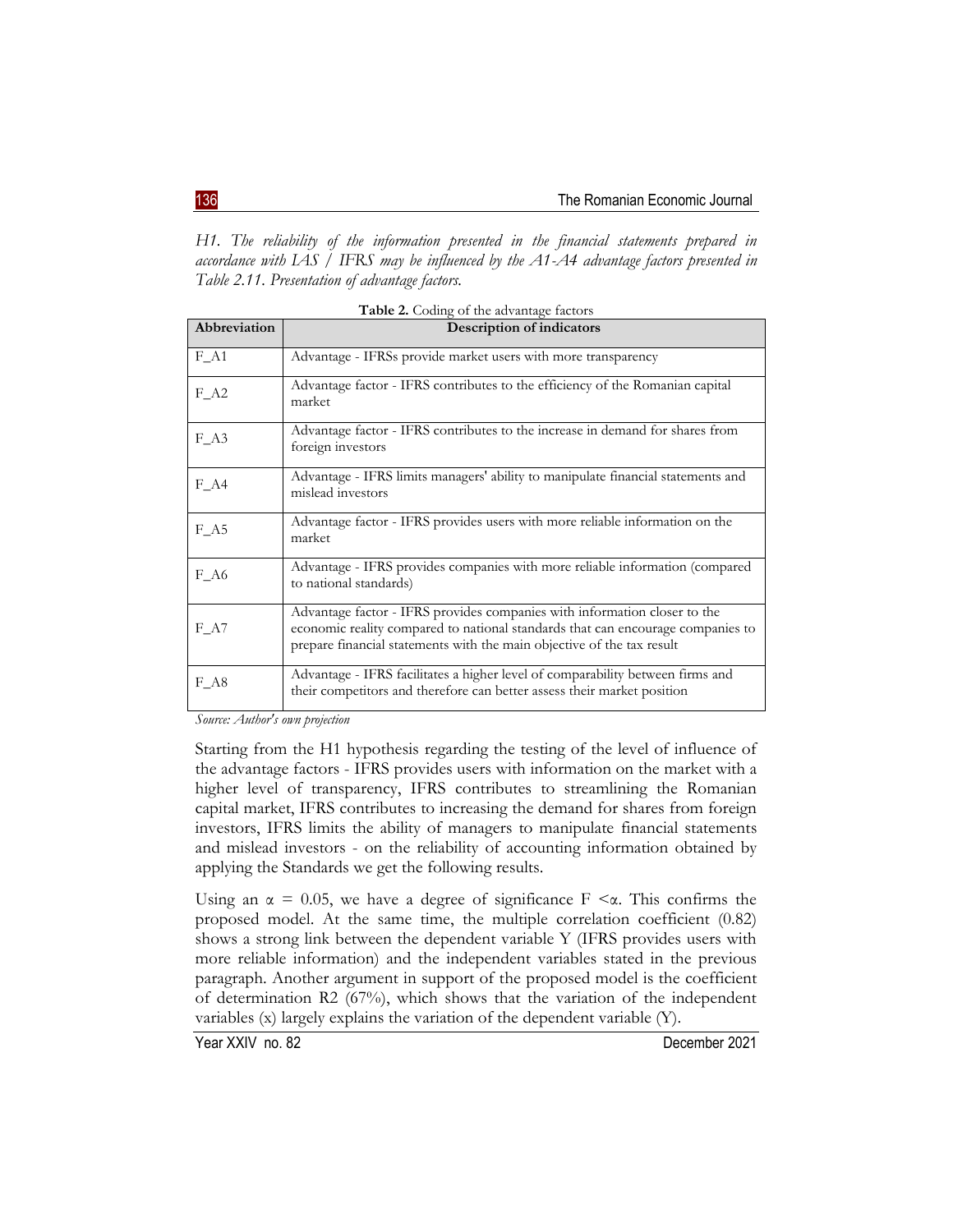|                | Table 3. Estimated results of the H1 model |
|----------------|--------------------------------------------|
|                | $Reg_1$                                    |
| $F_A1$         | $0.50***$                                  |
|                | (2.69)                                     |
| $F_A2$         | $0.18**$                                   |
|                | (2.54)                                     |
| $F_A3$         | $0.06\,$                                   |
|                | (0.81)                                     |
| $F_A4$         | $0.10^{***}$                               |
|                | (1.87)                                     |
| $\mathbf{R}^2$ | 67.46%                                     |

*Note: \*, \*\*, \*\*\* symbols represent 10%, 5% and 1% significance levels Source: Author's own projection*

We can see from Table 3. The estimated results of the H1 model, the fact that F\_A1 has a strong positive impact in ensuring the reliability of financial information, the T-statistical result can be found in parentheses. Factors whose correlation exceeded a level of 0.3 were not analyzed. At the same time, a strong positive influence can be observed in the case of F\_A4.

Thus, survey participants believe that transparency and limiting managers' ability to influence financial statements are two of the most important benefits of the H1 hypothesis. These results are to be expected, as they are also found in other specialized studies (Albu et al., 2011; Albu et al., 2012; Ionașcu et al., 2011, Ionașcu et al., 2018). Within the same regression, we can observe that there is no significant correlation relevant for H1 and F\_A3 (demand for shares from foreign investors).

# **Conclusions**

ANT offers us a rich constellation of actors, be they people (stakeholders, shareholders, board members, managers, heads of bodies, institutions and entities, etc.), or non-people (capital market, bodies, organizations, political system, state, etc.), which based on the analysis performed, we can observe the important role they've played both as individuals and as a network in the adoption and implementation of the Standards in Romania.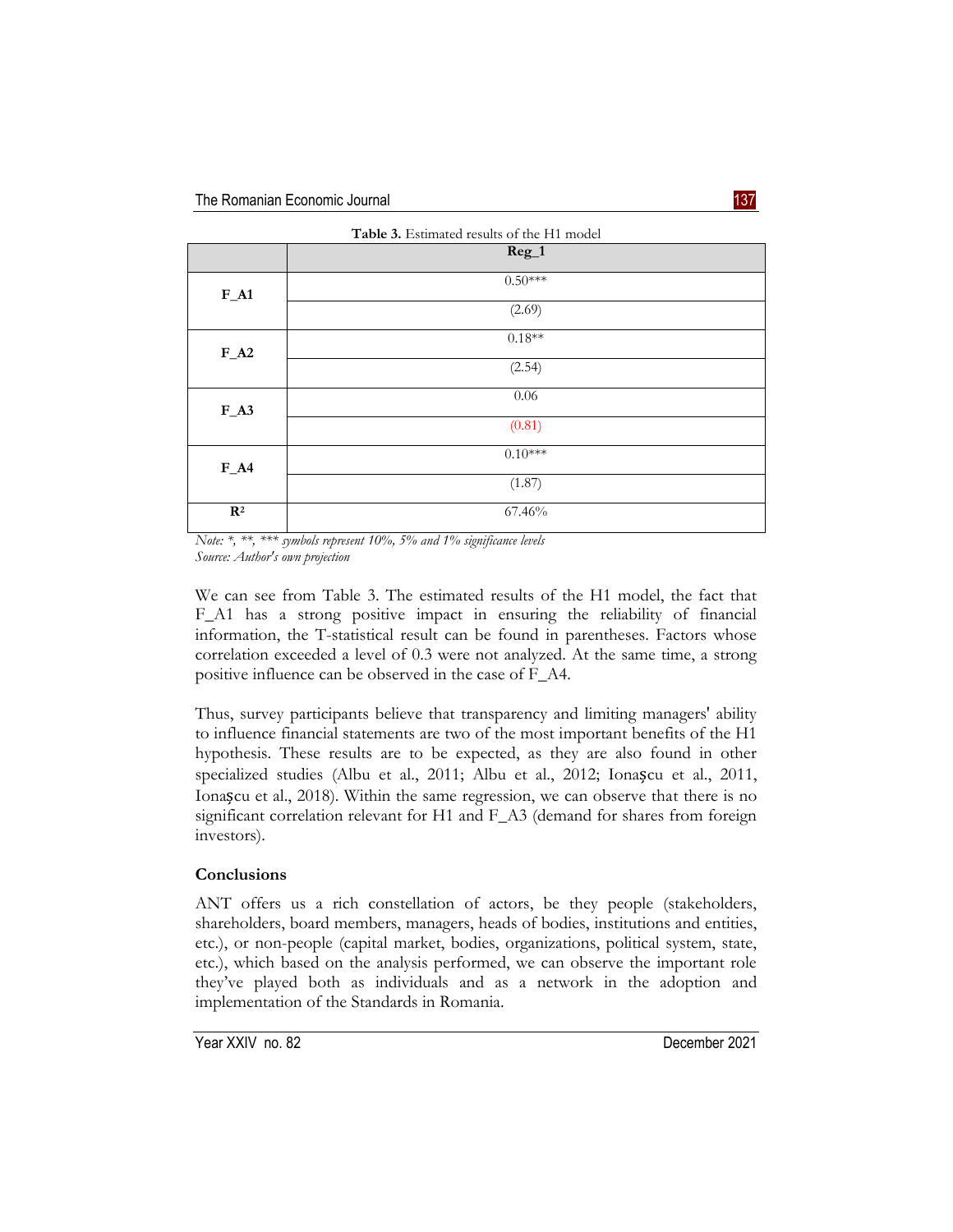Based on demographic information, we can draw the following conclusions for Questionnaire 1:

- Over 69% of respondents were female;
- Over 88% of respondents are over 22 years old;
- 2/3 of them studied for a master's degree;
- The distribution of respondents according to the type of company in which they work is numerically balanced for the proposed categories;
- Approximately 97% of respondents have at least one year of work experience;
- 73% of respondents have direct experience working with standards of at least one year;
- 71% of respondents stated that they were at least 4 familiar with the Likert scale with the standards.

Based on the results we can state that the information generated by the application of standards enjoys a high degree of reliability.

From the analysis we can confirm the following model: The reliability of the information presented in the financial statements prepared in accordance with IAS / IFRS is influenced by the following factors: IFRS provides market users with information with a higher level of transparency\*\*\*; IFRS contributes to the efficiency of the capital market\*\*; IFRS limits managers' ability to manipulate financial statements and mislead investors\*\*\* ( $R2 = 67.46\%$ );

Therefore, I can conclude that based on the results obtained, the importance and necessity of the continuous task of implementing the Standards is very high and very clear, and in order to ensure full adoption, implementation and convergence we need, as a state, a more favourable legislation for the Standards, to support higher level of professional education and a clearer differentiation between accounting and tax results.

### **References**

- Albu, N., Albu, C. N., Bunea, Ş., Calu, D. A., & Girbina, M. M. (2011). A story about IAS/IFRS implementation in Romania. Journal of Accounting in Emerging Economies.
- Albu, N., & Albu, C. N. (2012). International Financial Reporting Standards in an emerging economy: lessons from Romania. Australian accounting review, 22(4), 341-352.
- Albu, N., Albu, C. N., Dumitru, M., & Dumitru, V. F. (2013). Plurality or convergence in sustainability reporting standards? Amfiteatru Economic Journal, 15(Special No. 7), 729-742.